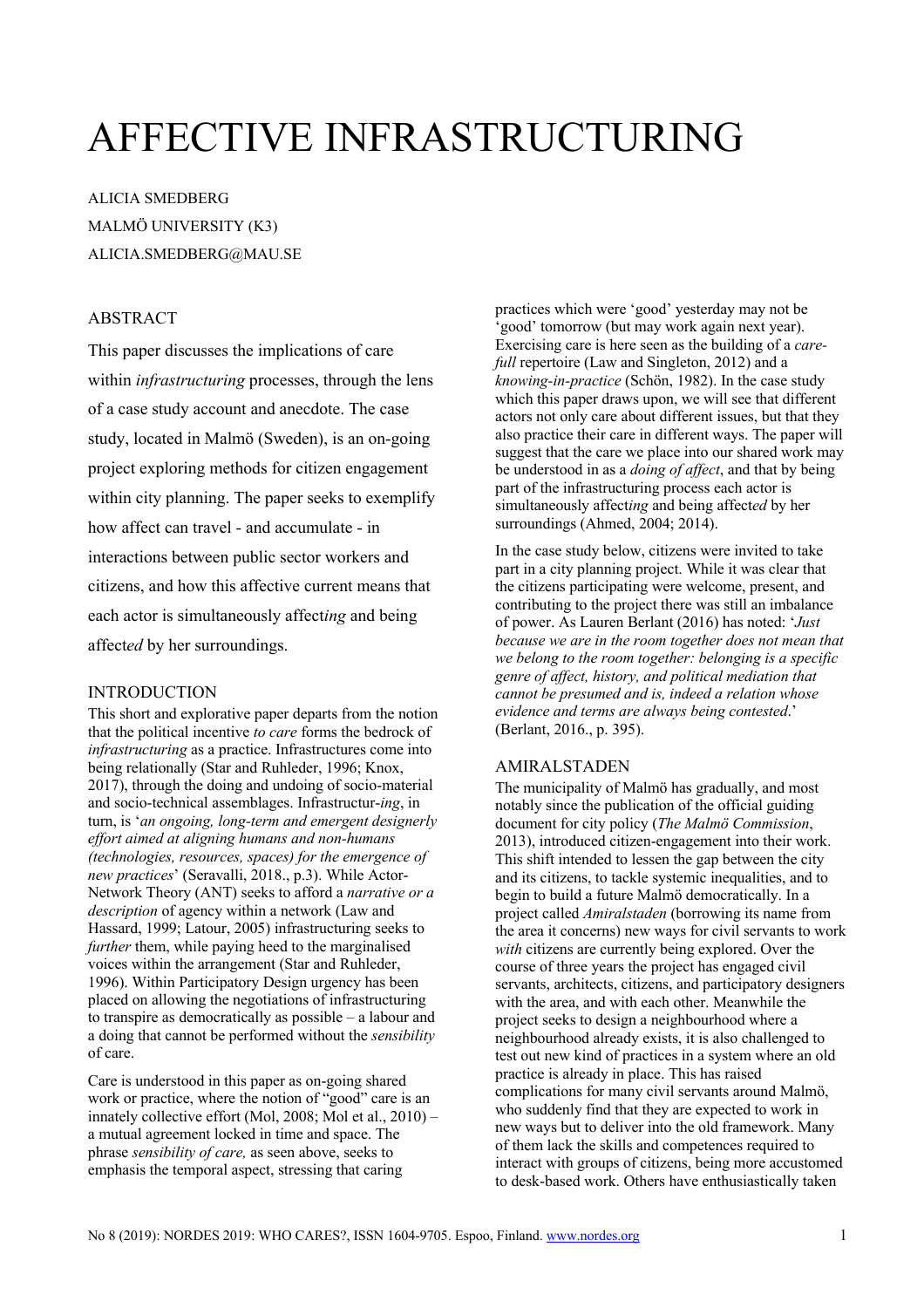to the task of talking to people out on the streets, but found that the knowledge that they gained from the conversations did not fit the municipalities' frame: People did not always want to talk about what the municipality wanted to talk about.

Within Amiralstaden a called *Bridging Knowledge Alliances* (BKA) has been used, within which the project conducts citizen-dialogue by inviting residents from the local neighbourhoods to participate in teams of civil servants and citizens. The BKA model is an iteration of the concept *Knowledge Alliances* (Stigendal and Novy, 2018) – originally devised as a '*multistakeholder social platform for dialogue and agenda setting'* (ibid., p.204) and a '*partnership between representatives of different knowledges*'(ibid.). By different types of knowledge, Stigendal and Novy point to the critical and theoretical knowledge of researchers, to be matched by the more grounded knowledge of practitioners. In the *Bridging* Knowledge Alliances, a new emphasis was placed on creating platforms where citizens would participate in equal standing to the civil servants. This intention has been continuously exemplified, but one notable effort saw a buddy-system being implemented where one civil servant would be paired up with a citizen participant for the duration of three engagement events. This particular test caused noticeable stress and worry amongst the civil servants. One of them phoned in the day before the first event asking to be paired up with someone who was also a mother, so that they would '*at least have one thing in common*' (Author's field notes, 2018).

Within Amiralstaden each BKA would begin with a question or issue raised by a person, group, or an institution. The BKA then formed out of people who felt that the question was of relevance to them, personally or professionally. At times the groups were small, with only 3-4 people, and at other times the groups could grow into more than 20 people working together. The process has been open-ended and explorative, to allow the BKAs to follow the situation where it takes them. In this way, Amiralstaden has been building relationships with people, and the network around the project has been constantly growing. Both citizens and civil servants have often returned for several BKAs. The citizens have said that their participation has increase their understanding of the municipality, and that the organization now is more transparent to them. Civil servants have explained that much of their everyday work is about making negotiations, and that the exchanges in the BKAs has helped them navigate difficult decisions.

## MRS E.

Mrs E. worked with the project for the best part of six months, and partook in two BKAs: '*I'd heard about her before I had a chance to meet her myself. Because* [Mrs E.] *begun to develop a reputation for being difficult very soon after she entered the project. The civil servants in the project told me that she would come in once or twice* 

*every couple of weeks and "do her part" - participate in the tasks at hand. But while there she would seize every opportunity to talk about her balcony. She wanted an enclosed balcony, and she wanted Amiralstaden to make it happen for her.'* (Author's field notes, 2018)

As Mrs E. was new to Sweden and spoke very little of neither English nor Swedish, there was a common belief amongst the civil servants that her constant insistence in talking about her balcony stemmed from a misunderstanding on her part. She, they speculated, simply did not understand the purpose of the project. The civil servants explained to Mrs E. that to get her balcony enclosed, she would need to consult her landlord, but that she of course would still be welcome to carry on working with the project should she wish to. Mrs E. did continue working with them, but she also refused to let the balcony go. Her increasing frustration was obvious, and the patience of the civil servants was running out. While they welcomed her participation in the knowledge alliance, it was clear that they were avoiding unnecessary interactions with her where the infected issue of the balcony might arise. There was, they reasoned, nothing that they could do for her; therefore, no point in continuing the conversations.

It wasn't until a few weeks later, when the aforementioned buddy-system took place, when story behind Mrs E.'s balcony began to emerge in a one-toone conversation with a civil servant. This time, there was space in the work for open-ended conversations and there was an interpreter present to enable the two discussants to speak freely to each other. The same interpreter had previously participated in the project work, but not as part of informal conversations. And so, in this particular constellation with Mrs E., the interpreter, and a civil servant with the fortunate skill of being an excellent listener, it was found that Mrs. E, had recently had a break-in in her ground floor apartment, and would feel safer with an enclosed balcony as this would offer her the possibility to lock it. She told the civil servant about the conditions on the street on which she lived, and the tensions she experienced there. She explained that she wouldn't know what to do with herself if there was a burglar in the house, because her family – including her husband and children – were all living abroad. She explained that she would not be living in the area at all if given a choice to move, but as she was not given a choice, she hoped that a glass balcony would at least make the situation bearable.

#### DISCUSSION

Sara Ahmed (2014; 2004) has described the ability of affect to transfer from one person to another as a *stickiness*:

'*Stickiness then is about what objects do to other objects – it involves a transference of affect – but it is a relation of 'doing' in which there is not a distinction between passive and active, even though the stickiness*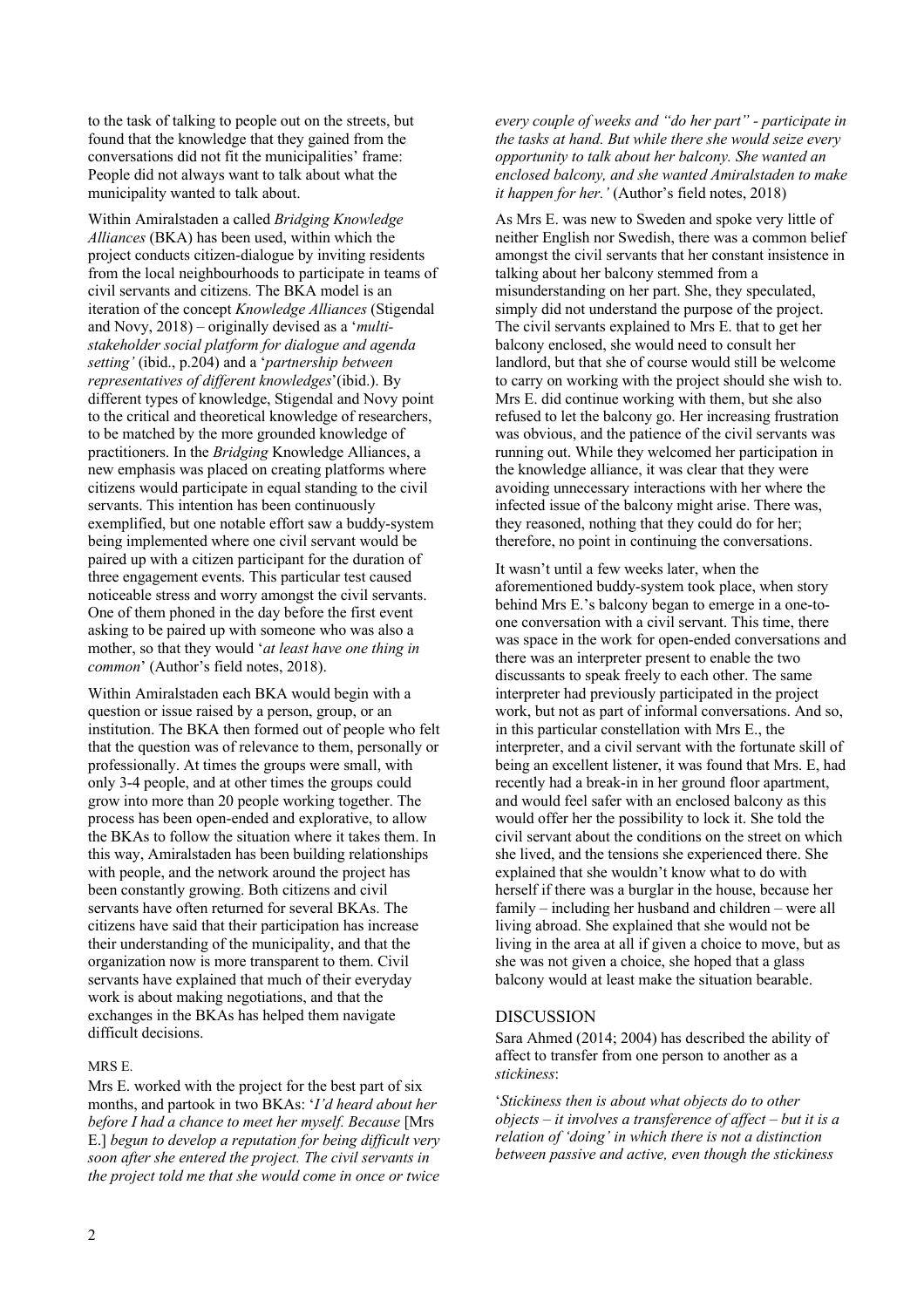#### *of one object might come before the stickiness of other, such that the other seems to cling to it'* (ibid, p. 91).

In the same way that stickiness can be transferred from a sticky hand to a non-sticky hand through a handshake, emotion can travel from one person to another through contact. So, when Amiralstaden brought together people who had a shared concern, privately or professionally (or both), for the area and its future, it was not agonism (Björgvinsson et al., 2010; Mouffe, 2000) which set the infrastructuring into motion. Rather, it was in their collective *doing* of care that conflicts arose. Hannah Knox (2017) describe these emotional clashes with the infrastructure as *affective ruptures* (Knox, 2017).

The civil servants, tasked through their professional roles to perform an emotional labour (Hochschild, 2012; 1979) of hosting and listening. The risk, as Haraway has noted, '*of listening to a story is that it can obligate us in ramifying webs that cannot be known in advance of venturing among their myriad threads*' (Haraway, 2016., p.132). The risk for the civil servants in this case was not small. They risked getting affected by someone else's emotions by coming into contact with them. This civil servant who called in and asked to be paired up with a "buddy" who was also a mother was in grave danger of stepping into an unknown affective terrain and become contaminated by emotions which she may not be able to afford within her professional role. In Arlie Hochschild's writings (2012; 1979) the ethical dualism behind our abilities to *will* our feelings is clear: to care for someone does not *sui generis* mean that we love them. The affect that we experience is not necessarily of the loving, tender kind, it may just as well be that an encounter leaves us with feelings of anger, disappointment, fear or other 'negative' emotions. These are emotions that are conventionally repressed or managed. This social stigma, in turn, determines how we chose to act on our feelings. And further, it is part of the value package of services. What Hochschild (2012) describes as emotional labour is the ability of service professionals to repress, at will, feelings like tiredness or anger, for the benefit of the paying customer. But, Hochschild asks, what does this do to the emotions of the service professional: '*if we can become alienated from goods in a goods producing society, we can become alienated from service in a service producing society*' (ibid., p.7).

The emotional labour, as Hochschild describes it, is also not necessarily a mutual practice, but rather the work of one actor on behalf of the other actor. An important notion in Ahmed's reading of affect is the notion of accumulation: '*Affect does not reside in an object or sign, but is an affect of the circulation between objects and signs'* (Ahmed, 2004. p.120). Ahmed draws upon the formula by Karl Marx for the creation of surplus value, and suggests that it may be translated into affect. According to Marx it is through movement and exchange that the value of a commodity increases (Marx, 1976., p. 248). Criticised, as it has been, for formulating affect as a kind of excess (e.g. Wetherell,

2013), the notion of accumulation nonetheless aids our understanding of *stickiness*. It is also congruent to Hannah Knox's definition of an *Affective Infrastructure* where affect is embedded in the socio-material infrastructure (Knox, 2017). Knox outlines how critique directed towards the *ontological turn* of ANT suggests that it is pacifying inherently political connections - and replacing the vocabulary of activation with a vocabulary of analysis (Martin, 2014; Bessire and Bond, 2014) – but that by tracing '*the way that materials become political*' (Knox, 2017., p. 367) can become a way of marrying material politics and the so-called "language ideologies".

The irony in the anecdote about Mrs. E. lies in the fact that the engagement events which she participated in sought precisely the kind of stories – of affective infrastructures - that Mrs. E. was denied telling. The engagement events had been set up to catch and gather narratives that could help the civil servants contextualize the area they were working in. Public engagements events are often curated in such a way that they frame what kind of participation is welcome (Michael, 2012). "*Engagement events can entail a range of happenings which, in one way or another, 'overspill' the empirical, analytical, or political framing of the engagement event*" (Ibid., p. 529). Mrs. E. here serves as an example of a "bad" participant overflowing the parameters of the engagement events. Star and Ruhleder (1996) have suggested that one of the defining features of infrastructures is that they *become visible upon breakdown*. The misbehaviour, or affective overspill, on Mrs. E's part here is perhaps better described as a *rupture* (Knox, 2017) than a breakdown within the infrastructure: "*Recognizing that failure is not a feature of materials themselves but an experience that is determined by expectations about appropriate functioning of materials allows us to understand how material relations might be participating in the production of political modes of engagement*" (Knox, 2017., p.376).

## **CONCLUSION**

Within Amiralstaden, the care for the area was the commonality which brought all participants together, only to find themselves caring in different ways. If this paper had sought to discuss the effect of affect in ANT, then it may have suggested to follow the affect in the same way Latour suggests we follow actors (Latour, 1987): As an agency in its own right, doing and undoing assembled relations. Here, instead, the focus is on infrastructuring were the participants seeks to intervene in the making of things, and must exercise sensitivity of mutual caring.

We are, in the words of Donna Haraway, '*at stake to each other*.' (2016., p.55)